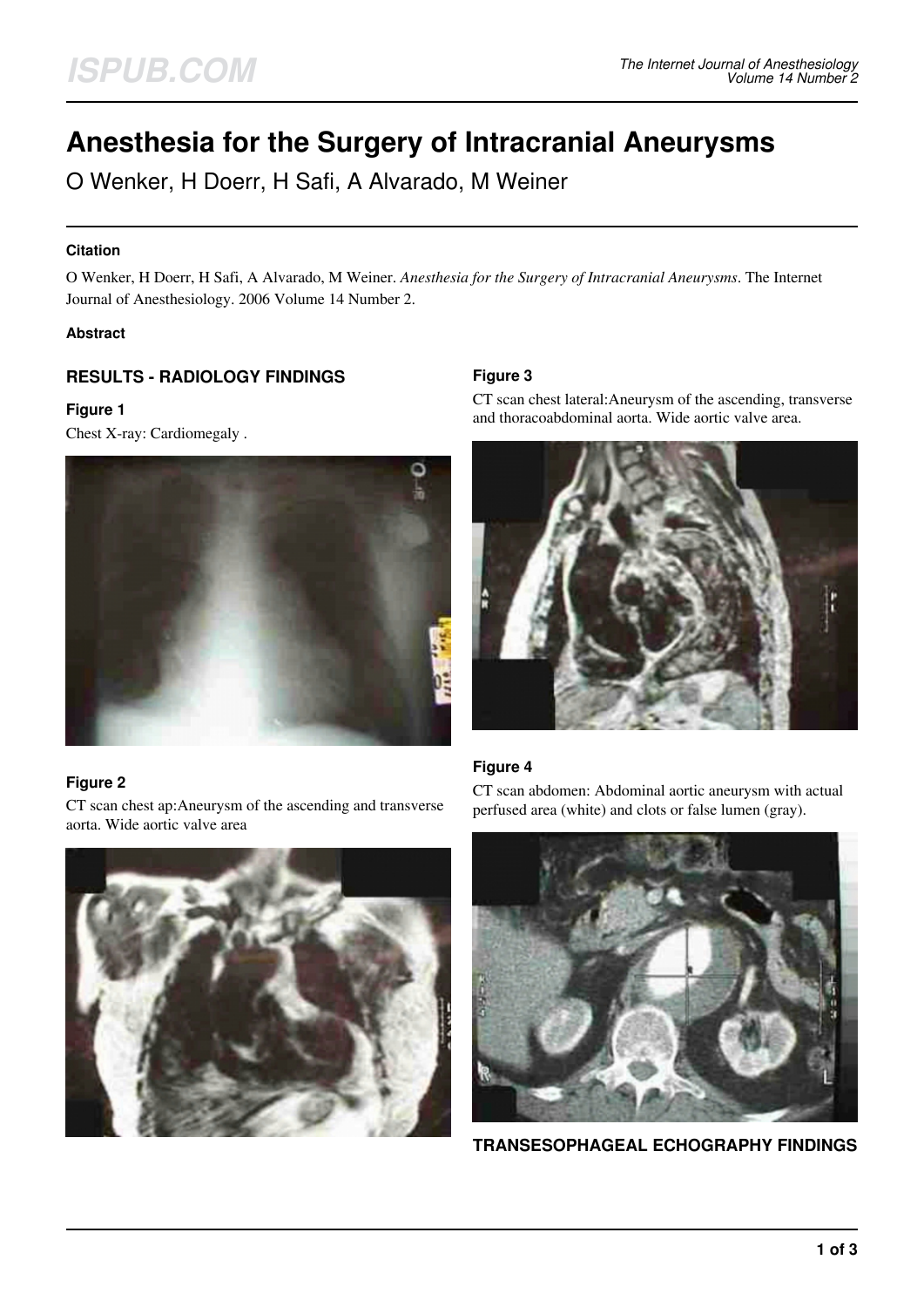### **Figure 5**

TEE 5 chamber view: Chamber sizes appear normal. Tricuspid leaflets appear normal. Anterior mitral leaflet is being pulled anteriorly and septaly. There is a pseudoaneurysm present at the sinus of valsava level surrounding a prosthetic aortic valve.



### **Figure 6**

TEE 5 chamber view: Demonstrating the separation between the prosthetic aortic valve and the aortic annulus/sinus valsava.



TEE 4 chamber view: Color doppler flow demonstrates

severe excentric mitral regurgitation secondary to changes in anterior mitral leaflet geometry.



## **DIAGNOSIS**

Ascending aortic aneurysm with mitral insufficiency. Aneurysm of the transverse arch and thoracoabdominal aorta.

What would be your treatment? Click here for an answer.

#### **References**